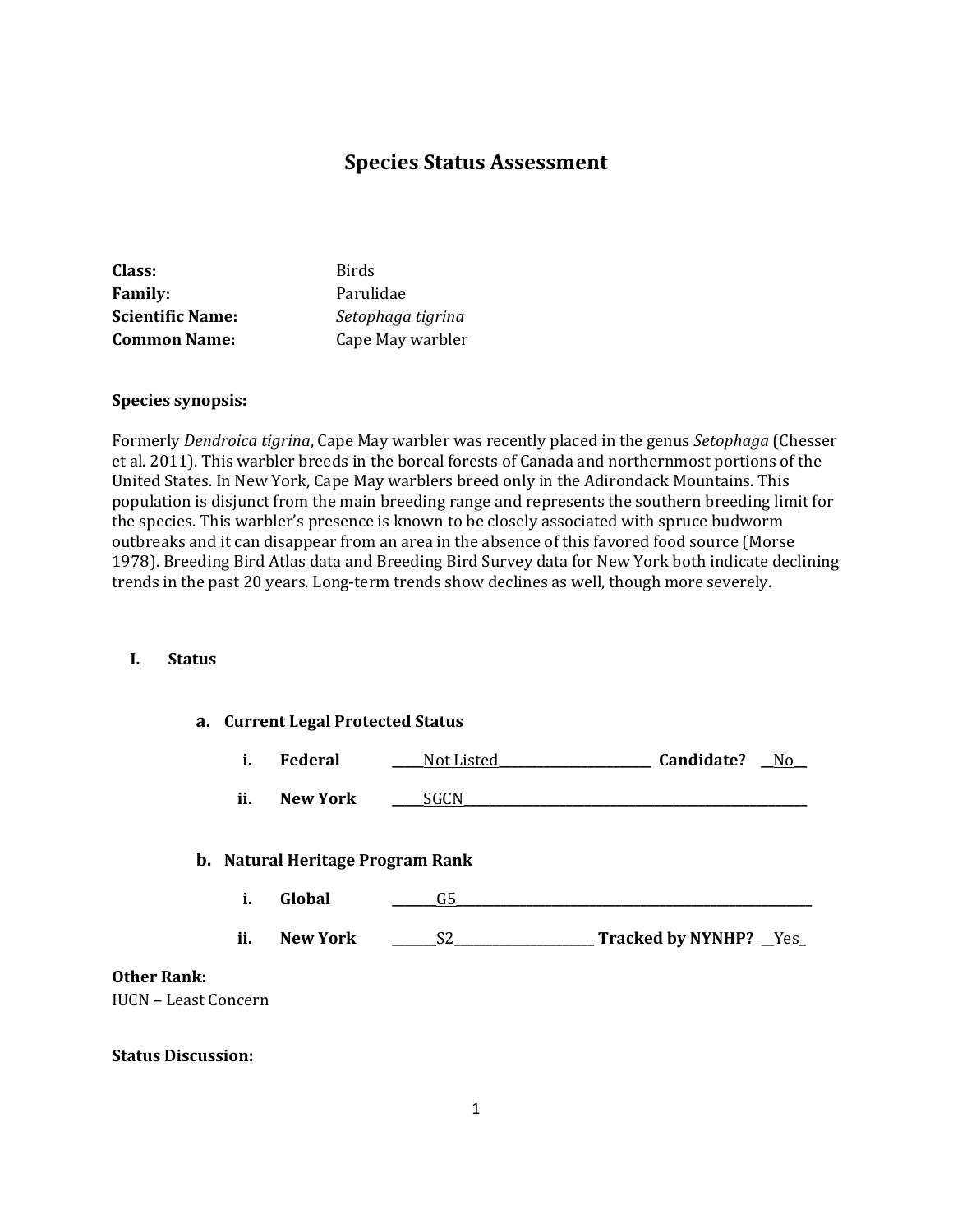Cape May warbler is a rare breeder in New York, occurring only in the Adirondack Mountains. It is an uncommon to common migrant. About 83% of the population breeds in Canada, where the population trend is thought to be declining. Cape May warbler is considered secure in Ontario, Quebec, and Maine, but is ranked as imperiled in New York and Vermont, and vulnerable in New Hampshire.

## **III. Abundance and Distribution Trends**

| а. | <b>North America</b> |
|----|----------------------|
|    |                      |

- **i. Abundance \_\_\_\_\_ declining \_\_**X**\_\_ increasing \_\_\_\_\_ stable \_\_\_\_\_unknown ii. Distribution: \_\_\_\_\_ declining \_\_\_\_\_increasing \_\_**X**\_\_ stable \_\_\_\_\_unknown Time frame considered: \_\_\_\_\_\_**2001-2011**\_\_\_\_\_\_\_\_\_\_\_\_\_\_\_\_\_\_\_\_\_\_\_\_\_\_\_\_\_\_\_\_\_ b. Regional i. Abundance**
	- **\_\_\_\_\_ declining \_\_**X**\_\_ increasing \_\_\_\_\_ stable \_\_\_\_\_unknown ii. Distribution: \_\_\_\_\_ declining \_\_\_\_\_increasing \_\_**X**\_\_ stable \_\_\_\_\_unknown Regional Unit Considered: \_\_\_\_\_\_\_**Northeast**\_\_\_\_\_\_\_\_\_\_\_\_\_\_\_\_\_\_\_\_\_\_\_\_\_\_\_\_\_\_\_\_\_\_\_\_ Time frame considered: \_\_\_\_\_\_\_\_\_\_**2001-2011**\_\_\_\_\_\_\_\_\_\_\_\_\_\_\_\_\_\_\_\_\_\_\_\_\_\_\_\_\_\_\_\_\_\_**

## **c. Adjacent States and Provinces**

| <b>CONNECTICUT</b>   | Not Present $\_\ X$ | No data |
|----------------------|---------------------|---------|
| <b>MASSACHUSETTS</b> | Not Present $X$     | No data |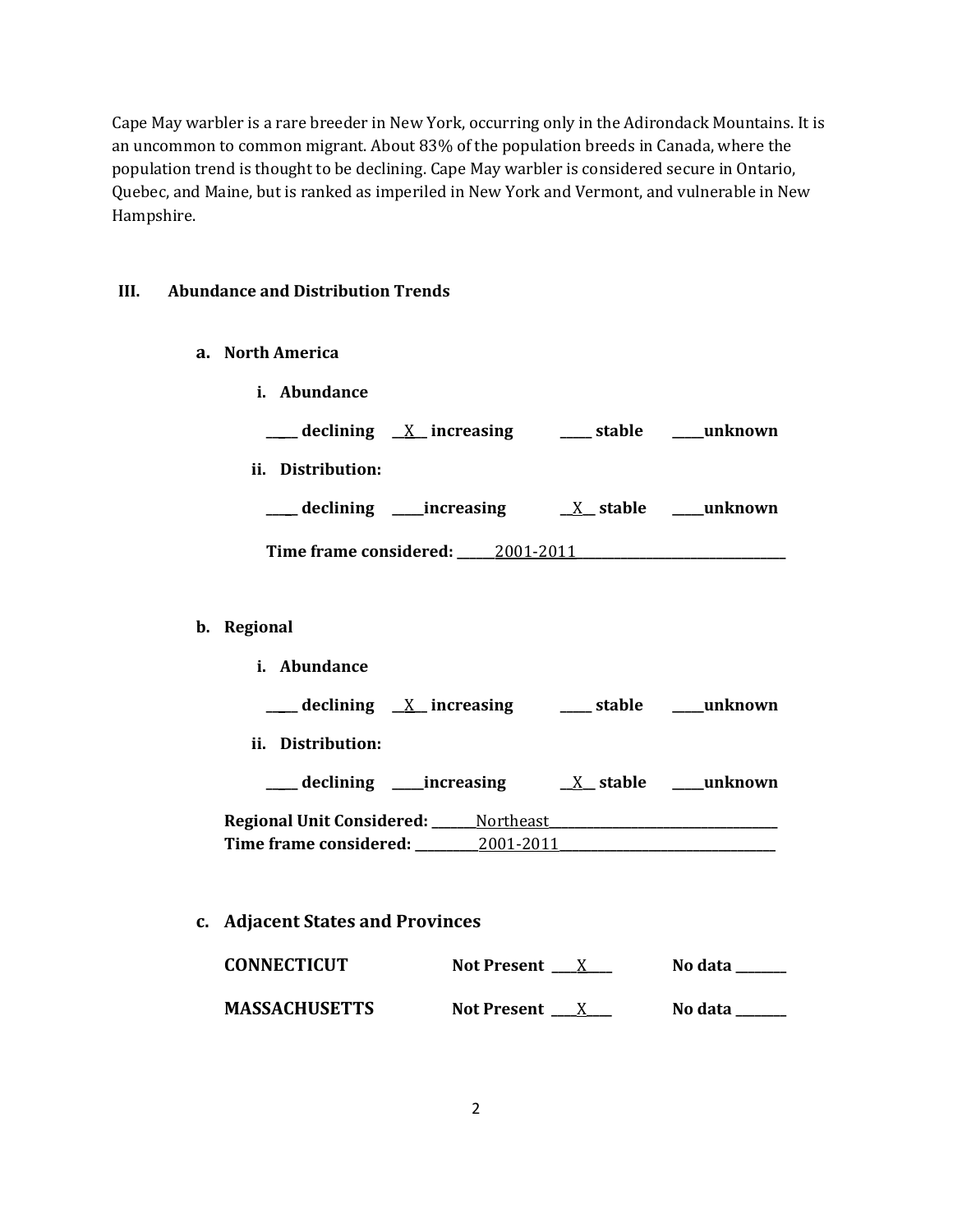| <b>NEW JERSEY</b>                         | Not Present $\_\_X$                                                 |  | No data $\_\_$ |
|-------------------------------------------|---------------------------------------------------------------------|--|----------------|
| <b>ONTARIO</b>                            |                                                                     |  |                |
| i. Abundance                              |                                                                     |  |                |
|                                           |                                                                     |  |                |
| ii. Distribution:                         |                                                                     |  |                |
|                                           | ___ declining ____ increasing ____ __ ___ ___ stable ____ unknown   |  |                |
| Time frame considered: 1981-85 to 2001-05 |                                                                     |  |                |
| <b>PENNSYLVANIA</b>                       | Not Present $X_{\text{max}}$                                        |  | No data $\_\_$ |
| <b>QUEBEC</b>                             | Not Present ______                                                  |  | No data ______ |
| i. Abundance                              |                                                                     |  |                |
|                                           | $\underline{X}$ declining ___ increasing ______stable ______unknown |  |                |
| ii. Distribution:                         |                                                                     |  |                |
|                                           | <u>X</u> declining ____ increasing _____ stable ____ unknown        |  |                |
|                                           |                                                                     |  |                |
| <b>VERMONT</b>                            | Not Present _______                                                 |  | No data ______ |
| i. Abundance                              |                                                                     |  |                |
|                                           | <u>X</u> declining ____increasing ______stable ____unknown          |  |                |
| ii. Distribution:                         |                                                                     |  |                |
|                                           |                                                                     |  |                |
| Time frame considered: 1976-81 to 2003-07 |                                                                     |  |                |
|                                           |                                                                     |  |                |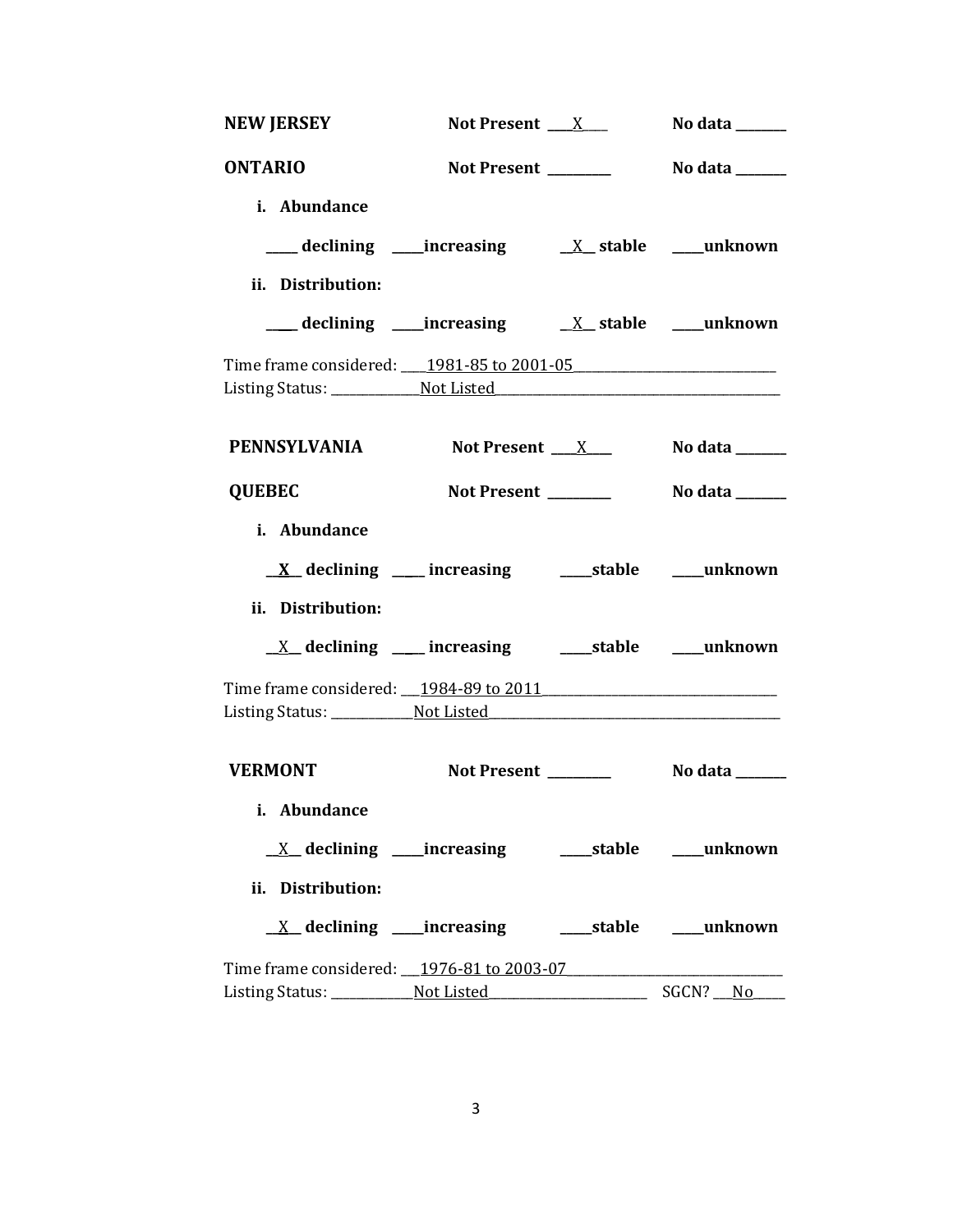| d. New York                               |            | No data    |
|-------------------------------------------|------------|------------|
| <i>i.</i> Abundance                       |            |            |
| $X$ declining _____increasing             | stable     | unknown    |
| ii. Distribution:                         |            |            |
| $X$ declining _____increasing             | ____stable | ___unknown |
| Time frame considered: 1980-85 to 2000-05 |            |            |

## **Monitoring in New York.**

The Wildlife Conservation Society has conducted surveys for boreal breeding birds at a number of locations in the Adirondack Park since 2003 (Glennon 2010). Cape May warbler is one of 12 target species.

## **Trends Discussion:**

The second Breeding Bird Atlas showed a 22% decline in occupancy from 1980-85 to 2000-05. Breeding Bird Survey data for New York show a non-significant annual decline of 5.3% per year from 1999-2009. BBS data for the Eastern region show a 3.5% annual decline from 1966-2011, which represents a 30% decline over that period. However, an annual increase of 1.8% per year has been noted for the shorter period of 2001-2011 (Sauer et al. 2012).

There is a well-documented direct correlation between abundance and occurrence of Cape May warbler and spruce budworm populations (Kendeigh 1947, Morris et al. 1958, Sanders 1970). Between outbreaks, populations of this warbler can be severely reduced or even locally extirpated.

The Wildlife Conservation Society conducted point counts for 12 boreal species at 59 sites in the Adirondack Park from 2007-2011. Fewer than five detections were obtained for Cape May warbler, which prevented occupancy modeling.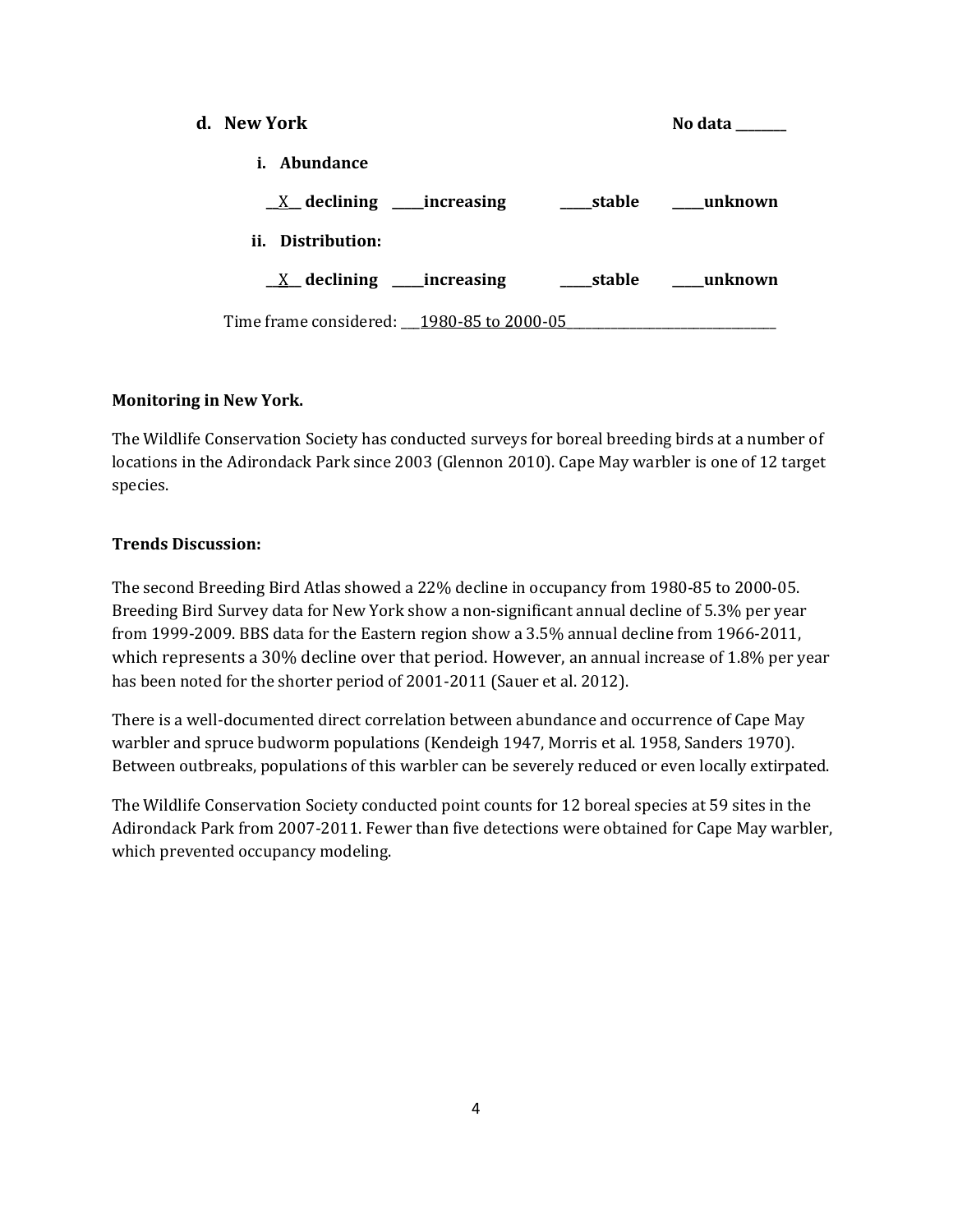

**Figure 1**: Distribution of Cape May warbler in North America (Birds of North America Online).



**Figure 2**. Cape May warbler occurrence in New York State during the second Breeding Bird Atlas (McGowan and Corwin 2008).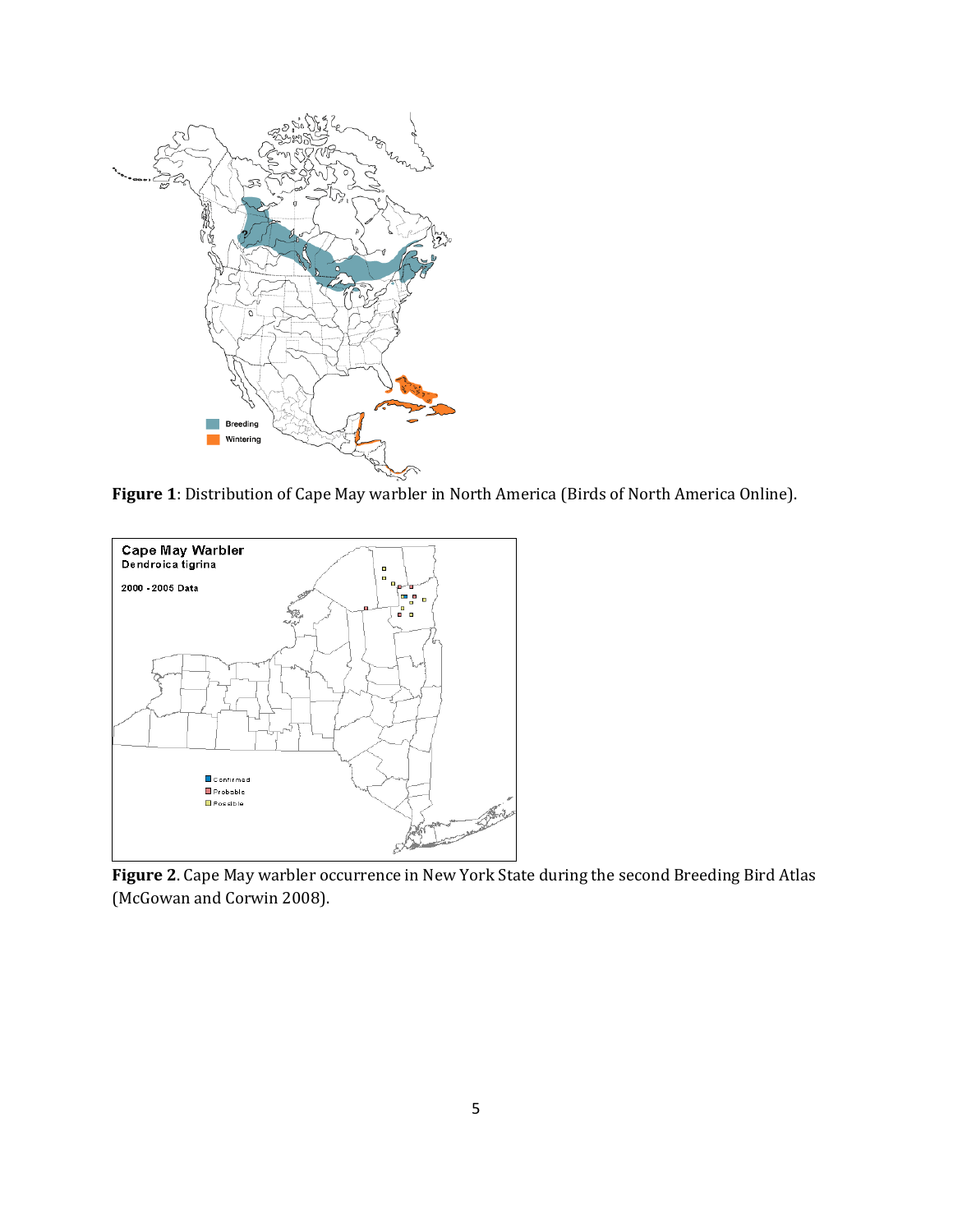

**Figure 3**. Change in Cape May warbler occurrence in New York State between the first Breeding Bird Atlas and the second Breeding Bird Atlas (McGowan and Corwin 2008).



**Figure 4**: Conservation status of Cape May warbler in North America (NatureServe 2011).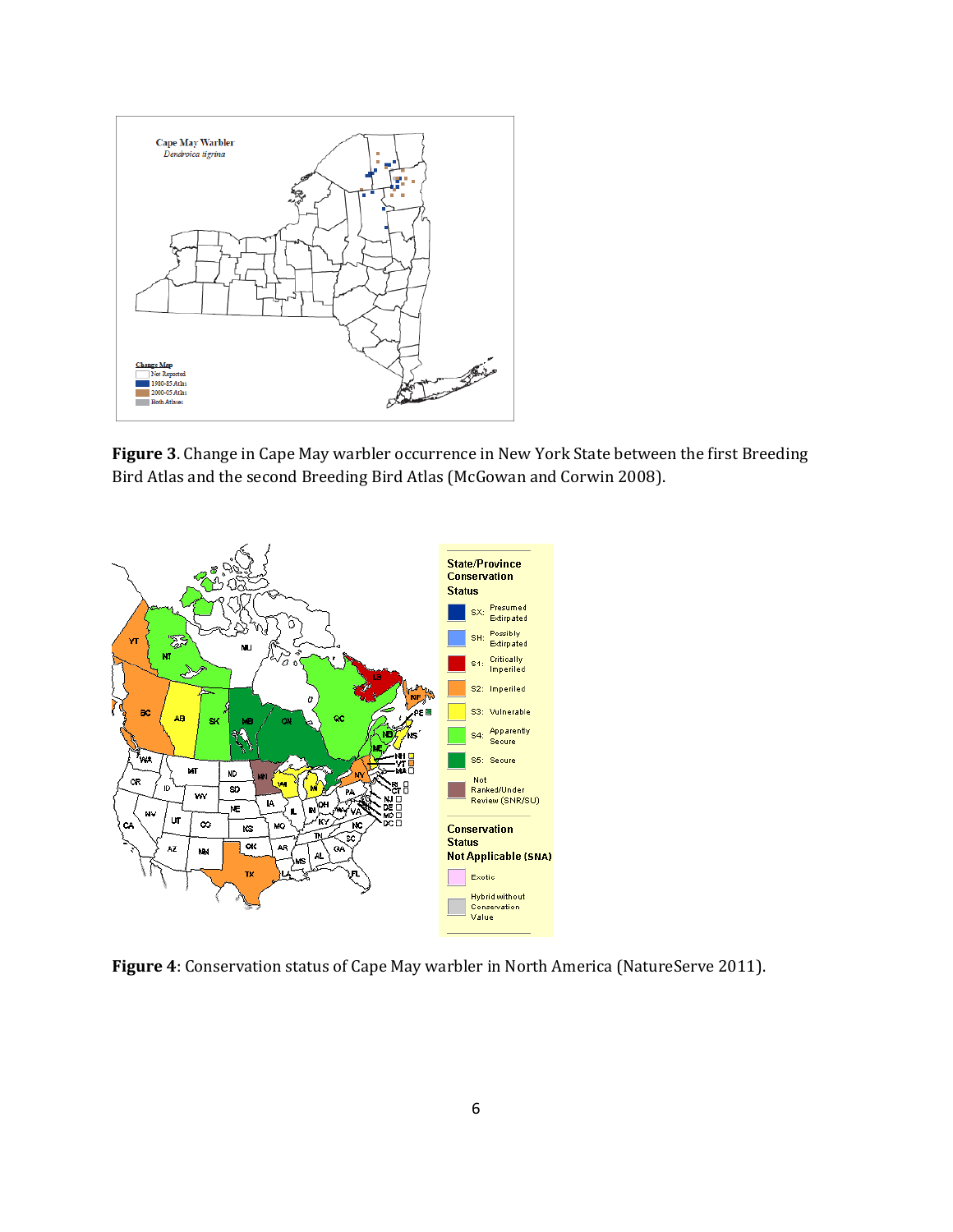## **IV. New York Rarity, if known:**

| <b>Historic</b> | # of Animals | # of Locations | % of State |
|-----------------|--------------|----------------|------------|
| prior to 1970   |              |                |            |
| prior to 1980   |              |                |            |
| prior to 1990   |              | 18 blocks      |            |

#### **Details of historic occurrence:**

The first Breeding Bird Atlas (1980-85) documented Cape May warbler in 18 survey blocks statewide, all in the Adirondack Mountains (Andrle and Carroll 1988).

| Current | # of Animals | # of Locations | % of State |
|---------|--------------|----------------|------------|
|         |              | 14 blocks      | $1\%$      |

## **Details of current occurrence:**

The second Breeding Bird Atlas (2000-05) documented Cape May warbler in 14 survey blocks statewide, again all in the Adirondack Mountains, and still less than 1% of the entire state (McGowan and Corwin 2088). Only two locations were the same during both Atlases, though: Bloomingdale Bog on the Essex/Franklin county line; and Chubb River, Essex County.

## **New York's Contribution to Species North American Range:**

| <b>Distribution</b> (percent of NY where species occurs) |           | <b>Abundance</b> (within NY distribution) |  |
|----------------------------------------------------------|-----------|-------------------------------------------|--|
| $X_{-}$                                                  | $0 - 5\%$ | abundant                                  |  |
|                                                          | $6 - 10%$ | common                                    |  |
|                                                          | 11-25%    | __ fairly common                          |  |
|                                                          | 26-50%    | uncommon                                  |  |
|                                                          | $>50\%$   | $\underline{X}$ rare                      |  |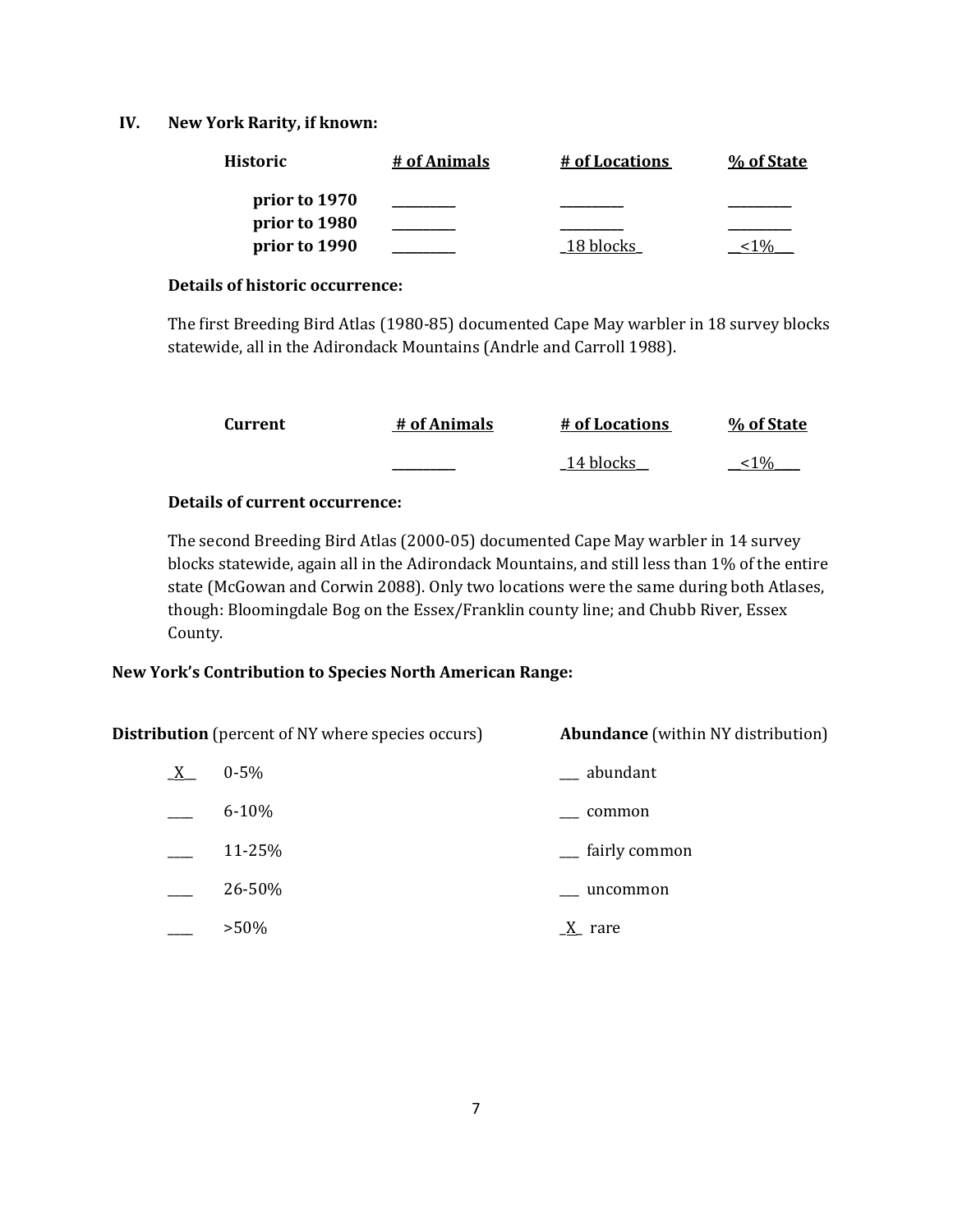# **NY's Contribution to North American range**

- $X$  0-5%
- $-6-10\%$
- $\frac{11-25\%}{ }$
- $-26-50%$
- $>50\%$

### **Classification of New York Range**

**\_\_\_\_ Core**

**\_\_\_\_\_ Peripheral**

**\_\_X\_\_ Disjunct**

**Distance to core population: \_\_\_\_\_\_\_\_\_\_\_**

# **IV. Primary Habitat or Community Type:**

- 1. Spruce-Fir Forest and Flats
- 2. Mountain Spruce-Fir Forests
- 3. Conifer Forest Swamp

## **Habitat or Community Type Trend in New York:**

| <b>Declining</b>                                | <u>X</u> Stable | <b>Increasing</b> | <b>Unknown</b>                 |
|-------------------------------------------------|-----------------|-------------------|--------------------------------|
| Time frame of decline/increase: _______________ |                 |                   |                                |
| <b>Habitat Specialist?</b>                      |                 | <b>Yes</b>        | N <sub>0</sub><br>$\mathbf{x}$ |
| <b>Indicator Species?</b>                       |                 | Yes               | No.                            |

**Habitat Discussion:**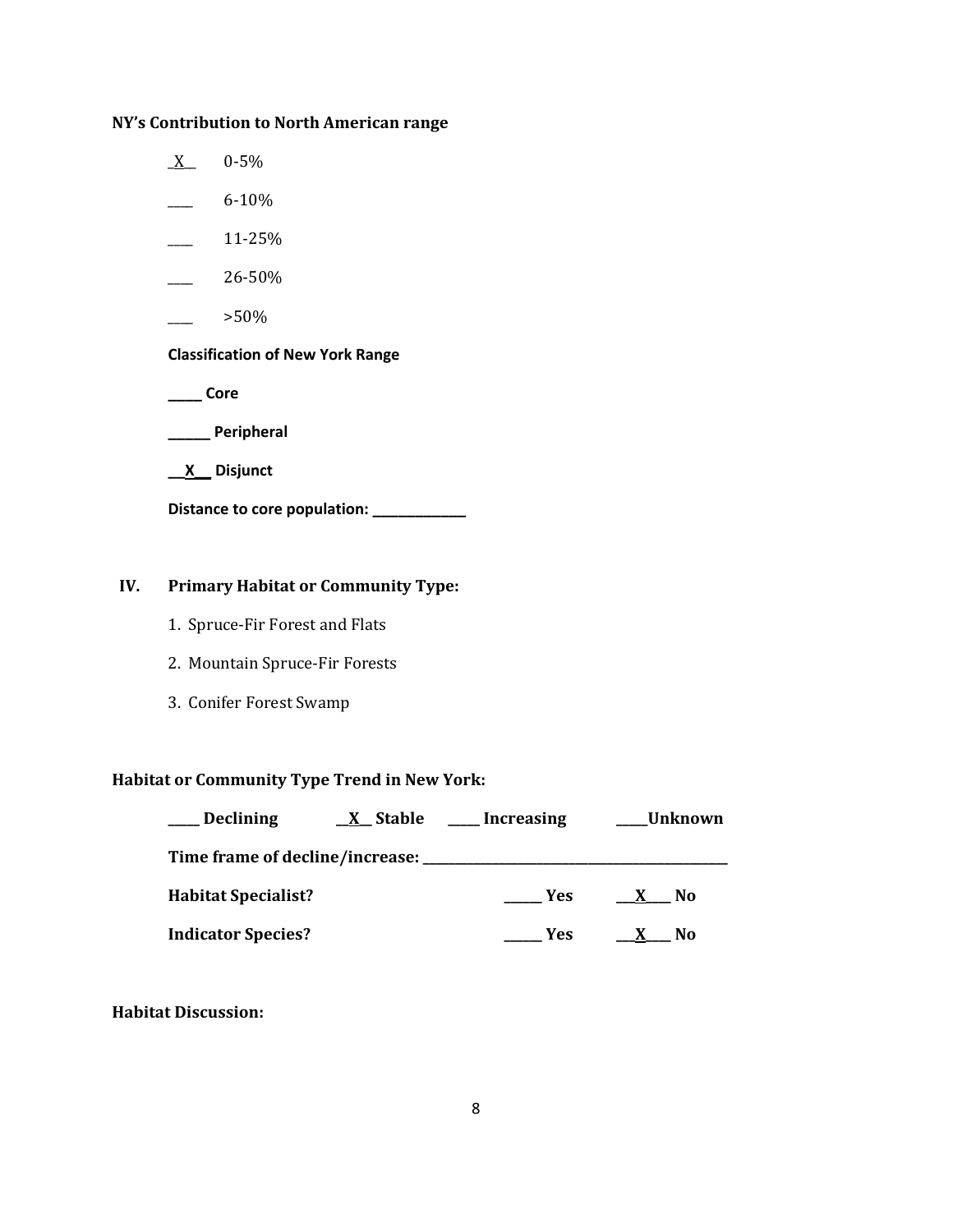Cape May warbler breeds in boreal spruce and fir forests, typically in stands more than 50 years old, and more than 15 meters high; trees generally have well-developed crowns. Occupied areas also include some trees that rise above canopy, and are thus suitable for singing posts (see NatureServe 2011).

# **V. New York Species Demographics and Life History**

- \_\_X\_\_ **Breeder in New York**
	- **\_**\_X**\_\_ Summer Resident**
	- **\_\_\_\_\_ Winter Resident**
	- **\_\_\_\_\_ Anadromous**

**\_\_\_\_\_ Non-breeder in New York**

- **\_\_\_\_\_ Summer Resident**
- **\_\_\_\_\_ Winter Resident**
- **\_\_\_\_\_ Catadromous**
- **\_\_\_\_\_ Migratory only**
- **\_\_\_\_\_Unknown**

# **Species Demographics and Life History Discussion:**

There is no data on age at first breeding, but males and females likely breed in the first summer after their hatch year. Cape May warblers likely produce only one brood per season. There is no information on re-nesting. The longevity record is 4 years and 3 months for a female banded in Ohio and recovered in Quebec (Klimkiewicz et al. 1983). There is no data on survivorship and no information available for fidelity to breeding site.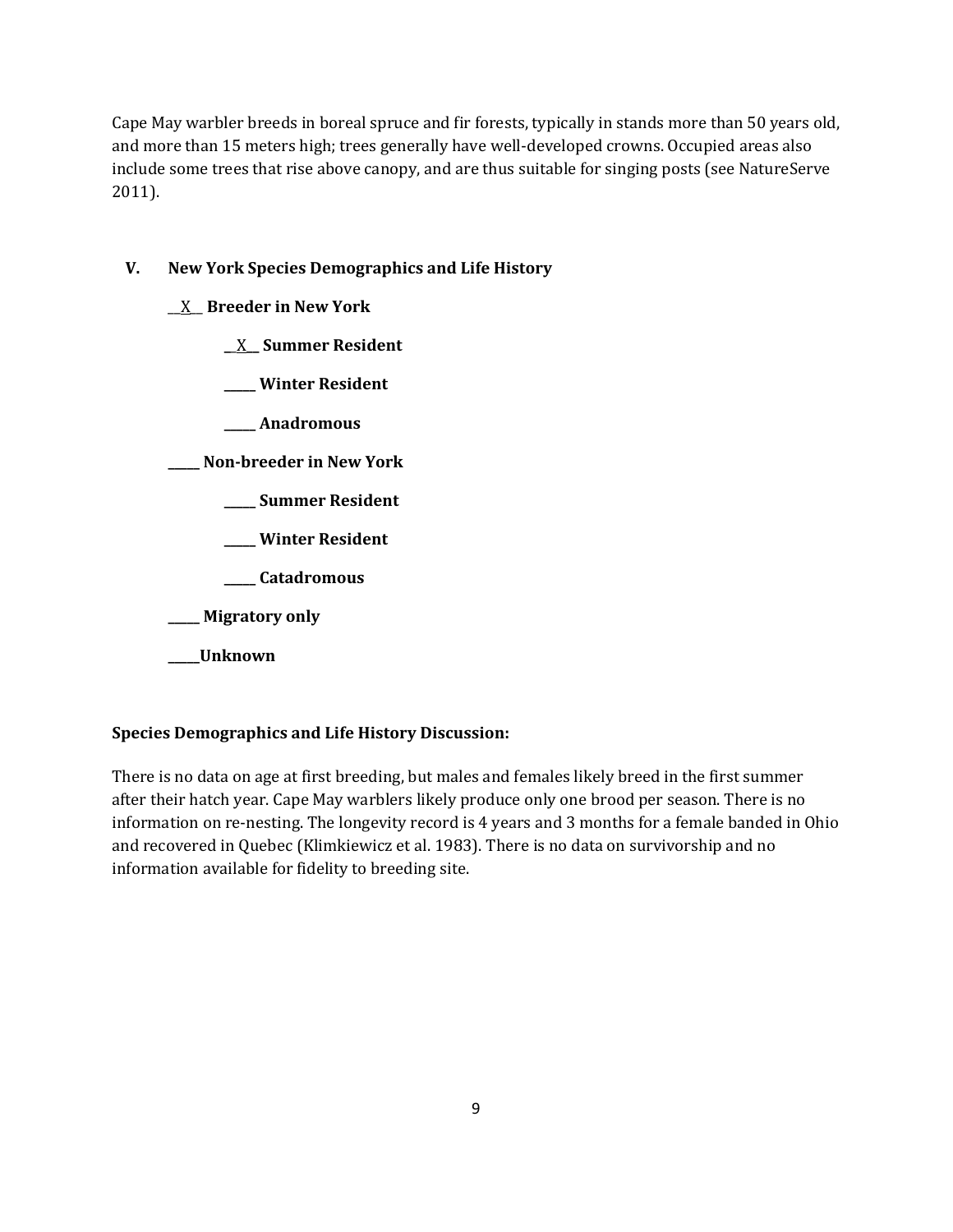# **VI. Threats:**

Climate change could reduce the amount of spruce-fir forest available in New York. In an assessment of vulnerability to predicted climate change conducted by the New York Natural Heritage Program, Cape May warbler was identified as a second-priority species whose sensitivity should be assessed in the future (Schlesinger et al. 2011).

Osborne et al. (2011) showed that the effects of mercury can be exacerbated in boreal species that use high-acid habitats such as peatlands.

Aerial spraying for spruce budworm is known to have killed large numbers of birds on breeding grounds in the past (Pearce et al. 1976). However, modifications to spruce budworm spraying programs appear to have reduced acute mortality in breeding birds, including this warbler (Pearce and Garrity 1981).

Neotropical migrants face additional threats on the wintering grounds and during migration including loss and degradation of wintering habitat, exposure to unregulated contaminants, and collision with various structures such as powerlines, towers, and turbines. In some areas, hunting remains a problem.

# **Are there regulatory mechanisms that protect the species or its habitat in New York?**

**\_\_\_\_\_\_ No \_\_\_\_\_ Unknown \_\_X\_\_\_ Yes** 

Cape May warbler is protected under the Migratory Bird Treaty Act of 1918.

# **Describe knowledge of management/conservation actions that are needed for recovery/conservation, or to eliminate, minimize, or compensate for the identified threats:**

The Comprehensive Wildlife Conservation Strategy (CWCS; NYSDEC 2005) states the need for a management plan for high-altitude conifer forest birds that incorporates the results of the 2004 State Wildlife Grant study on boreal forest birds (Glennon 2010). Conservation actions following IUCN taxonomy are categorized in the table below.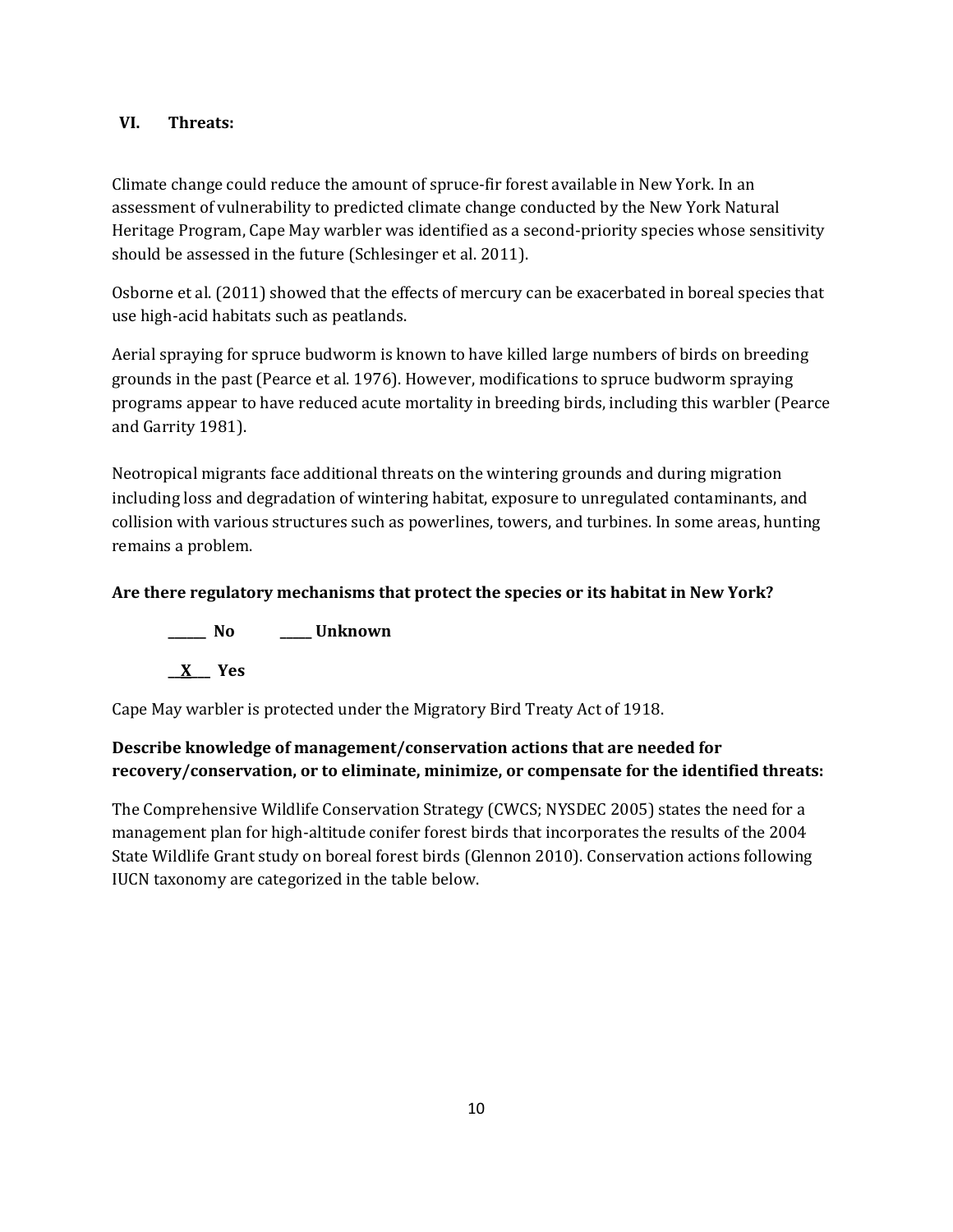| <b>Conservation Actions</b>       |                                    |  |
|-----------------------------------|------------------------------------|--|
| <b>Action Category</b>            | <b>Action</b>                      |  |
| Land/Water Management             | Site/Area Management               |  |
| <b>External Capacity Building</b> | Alliance & Partnership Development |  |

The CWCS includes recommendations for the following actions for boreal forest birds, which includes Cape May Warbler (NYSDEC 2005).

## **Habitat monitoring:**

\_\_\_\_ Conduct field studies to determine causes for declines of species known to be declining. **Habitat research:**

Complete an inventory and analysis of the distribution and abundance of boreal species. **Population monitoring:**

Develop a long term monitoring program to determine population trends of boreal forest birds.

## **State land unit management plan:**

Review Department wildfire management for Forest Preserve lands.

## **VII. References**

Chesser, R. Terry, Richard C. Banks, F. Keith Barker, Carla Cicero, Jon L. Dunn, Andrew W. Kratter, Irby J. Lovette, Pamela C. Rasmussen, J. V. Remsen, James D. Rising, Douglas F. Stotz, Kevin Winker. 2011. Fifty-second supplement to the American Ornithologists' Union Check-List of North American Birds. Auk 128(3):600-613.

Glennon, M. 2010. Distribution and abundance of boreal birds in the Adirondack Park. Final Report to the New York State Department of Environmental Conservation. Wildlife Conservation Society, Saranac Lake, NY.

Kendeigh, S. C. 1947. Bird population studies in the coniferous forest biome during a spruce budworm outbreak. Ontario Dept. Lands Forest, Biol. Bull. 1:1-100.

Klimkiewicz, M. K., R. B. Clapp, and A. G. Futcher. 1983. Longevity records of North American birds: Remizidae through Parulinae. J. Field Ornithol. 54:287-294.

McGowan, K.J and K. Corwin, eds. 2008. The second atlas of breeding birds in New York State. Cornell University Press, Ithaca, NY.

Morris, R. F., W. F. Cheshire, C. A. Miller, and D. G. Mott. 1958. The numerical response of avian and mammalian predators during a gradation of the spruce budworm. Ecology 39:487-494.